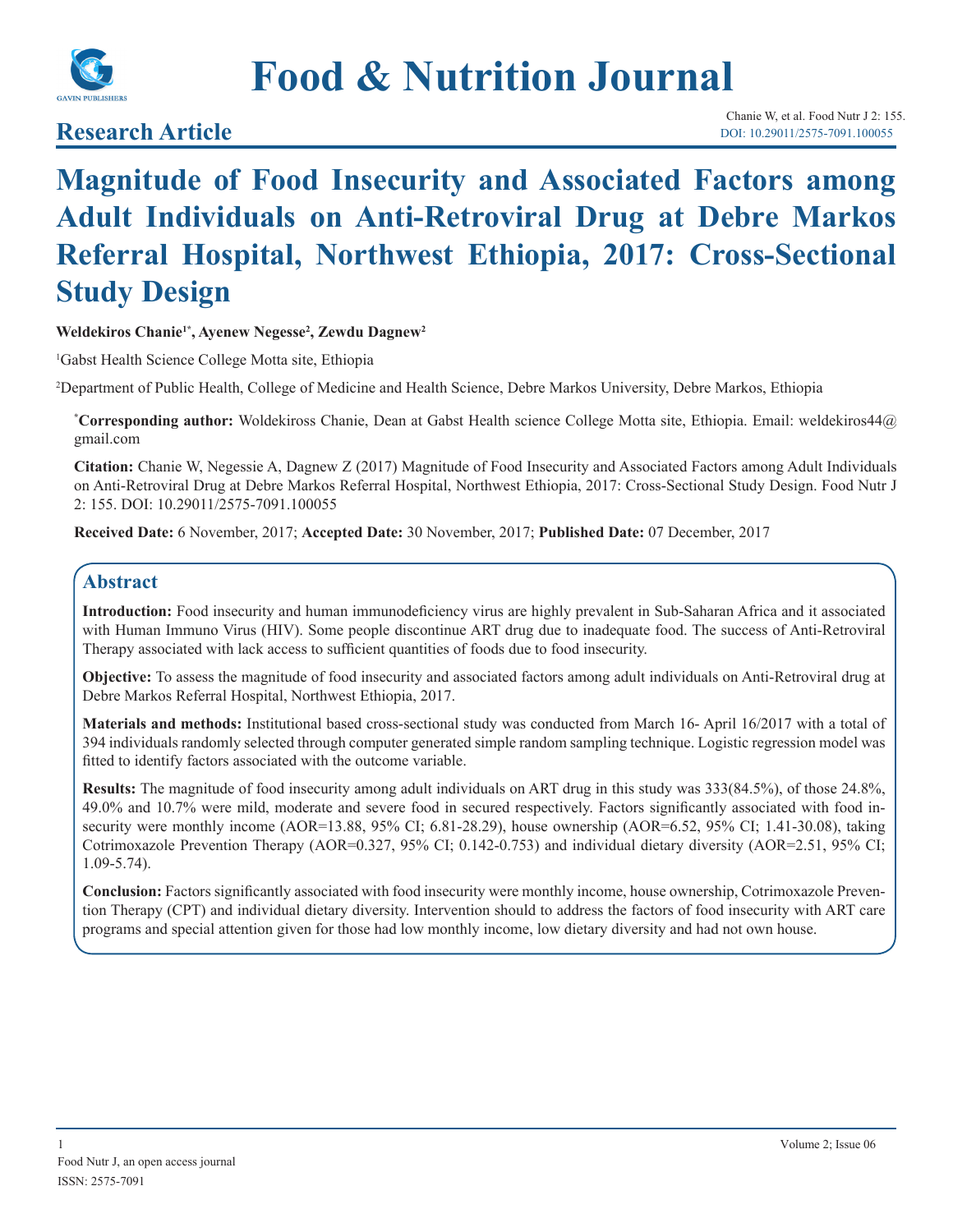**Keywords:** Adult individuals on ART Drug; Cross-sectional; Debre Markos; Food insecurity

# **Introduction**

The concept of food insecurity includes problems with the quantity and quality of the food available, uncertainty about the supply of food, and experiences of going hungry [1]. Food insecurity occurs when there is limited or uncertain availability of nutritionally adequate, safe foods or the inability to acquire personally acceptable foods in socially acceptable ways [2]. Food insecurity is experienced at the individual level experience relates to issues of food consumption and allocation and includes the physiological sensation of hunger [3].

In Ethiopia the adult HIV prevalence is 1.1% and Antiretroviral treatment coverage reached 62.3%, which is above the sub-Saharan African regional average (53%). Food insecurity highly associated with socioeconomic impacts of the individual and HIV infection itself increase food insecurity and compromises nutritional status by reducing work capacity and productivity, and jeopardizing individual livelihoods [4,5].

Increasing the infection of HIV internationally and as a potential cause of worse health outcomes among people living with HIV/AIDS associated with increasing food insecurity. Food insecurity is influenced by many factors, including economy, consistent access to food, living with chronic diseases like HIV, food production and the availability of resources. Ethiopia, a country that has a lengthy history of challenges linked to rural food insecurity, is currently facing relatively new challenges related to urban food insecurity [6-8].

Food insecurity is common in developing countries; more than three fifths of the food insecure people live in Sub-Saharan Africa and Asia. In Sub-Saharan Africa alone, an estimated two billion people experienced food insecurity. Food insecurity, which affects greater than one billion people worldwide, is associated with HIV epidemic [9,10].

The prevalence of food insecurity is high especially people living with HIV/AIDS across settings in both resource-rich and resource-poor countries. The prevalence of food insecurity among HIV infected people in sub-Saharan Africa where more than 50% from this among adult on Ant-retroviral drug was reported higher in different parts of African sub continents and it associated with the vulnerability and the severity condition of HIV-infection. Today, Ethiopia faces high levels of food insecurity, ranking as one of the hungriest countries in the world, with an estimated 5.2 million people needing food assistance in 2010 [11-13].

In Ethiopia food insecurity is the major problem it leads to morbidity and mortality. The burden of food insecurity is high around 79% Ethiopian population and 48% of Amhara Region was food in secured. Food insecurity leads to worry in the house and currently it is the major challenge of many regions in Ethiopia [14-16].

However, the magnitude of food insecurity and associated factors among adult individuals on ART drug at Debre Markos Referral hospital is not known before. This research is therefore meant to assess the magnitude of food insecurity and associated factors because scientific evidence is needed to answer. The findings of this research could be used as an input to ART programs at health facility levels. The study will be more significant to design appropriate health education, policies and intervene to the problem for the magnitude of food insecurity and associated factors among adult on Anti-retroviral drug at Debre Markos Referral Hospital. The study will provide significant information to those who work on the health of people living with HIV/AIDS. The study will also important to find out solutions of food insecurity problems among adult on Anti-retroviral drug in collaboration with concerned bodies. Additional significance which can be gained by conducting this study is enabling to the base line for other similar studies that may be conducted in the future. Therefore, this study was conducted to assess the magnitude of food insecurity and associated factors among adult individuals on ART drug at Debre Markos Referral hospital, Northwest Ethiopia.

# **Methods and Materials**

# **Study Area and Period**

This study was conducted at Debre Markos Referral Hospital, Northwest Ethiopia. This area is located at Debre Markos town 299 kilo meters from Addis Ababa, the capital city of Ethiopia in the Northwest direction and 264 kilo meters from Bahr Dar in south West direction. The climatic condition is Weynadega. There are 7 kebeles in the town. According to 2007 Population and Housing census, the population of Debre Markos town projected to be 107000. Its altitude is 2400ms above sea level and it has a comfortable weather condition. Debre Markos referral hospital established 1957 E.C., it provides services more than 3.5 million people [17]. By know it has around 324 health workers and 122 administrative staffs. There were 3333 adults registered on Anti-Retroviral drug at Debre Markos referral hospital ART clinic [17]. The study was conducted from March 16- April 16/2017 at Debre Markos Referral Hospital, Northwest Ethiopia.

# **Study Design and Population**

Institutional based cross-sectional study was conducted. All adult individuals on ART drug that were registered for ART care at Debre Markos Referral Hospital. Adult individuals who were currently on ART drug were estimated as average number of clients attending ART care clinic at the data collection period at Debre Markos referral hospital. Adult individuals who were receiving ART drug at Debre Markos referral hospital and age greater than or equal to 18 years up to 64 years were included in the study.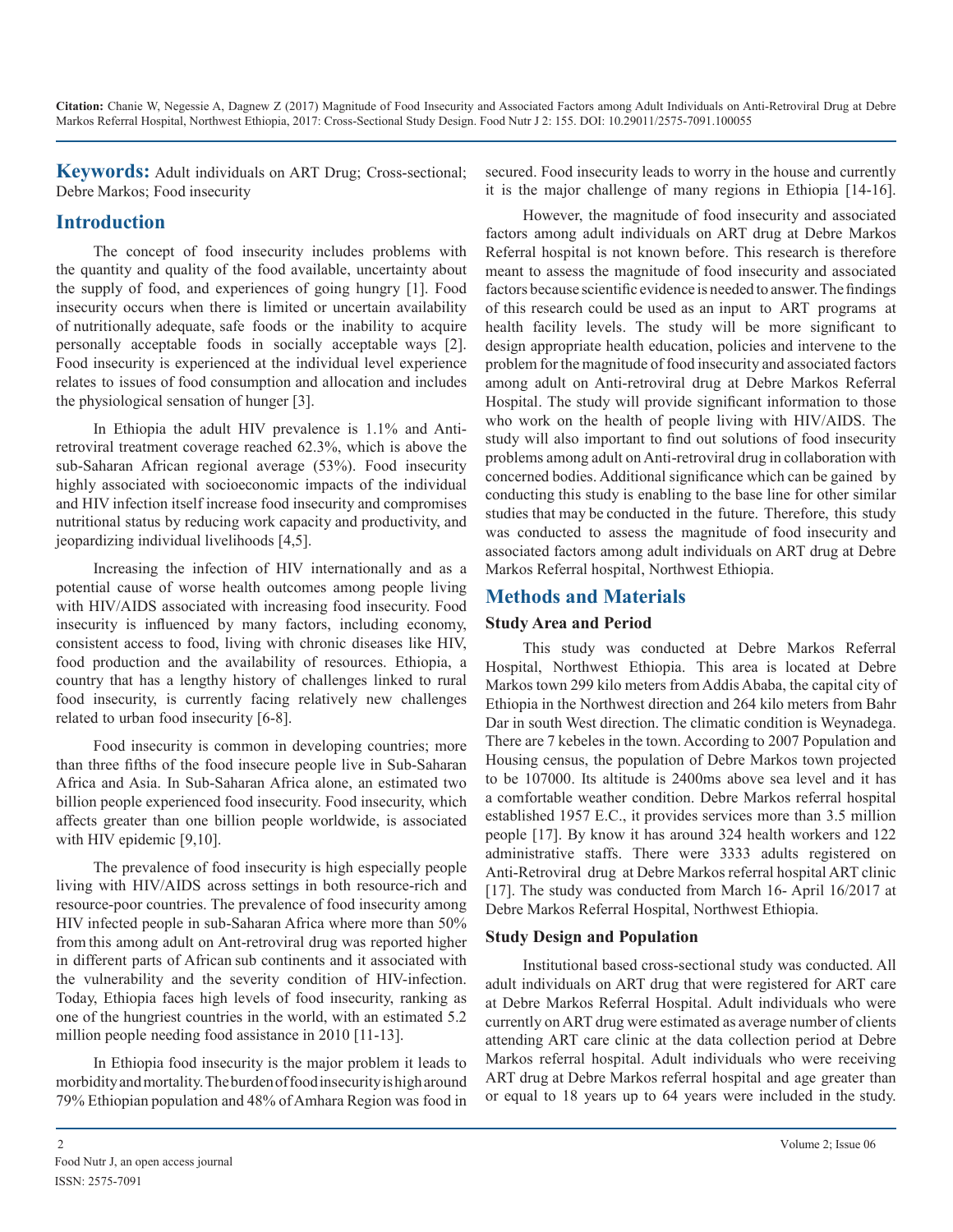Adult individuals currently on ART drug who is admitted patients and incomplete data record was excluded.

#### **Sample Size and Sampling technique**

The required sample size was determined by using single population proportion formula by taking (P) is 63% [18], level of significance ( $\alpha$ ) = 5%, at 95% level of confidence for two tail tests and a marginal error or level of precision  $(d)=5\% =$  Adding a contingency of  $10\%$  for non-response = 36, the required total sample size was = 394. To determine the required sample size for the second specific objective of this study factors significantly associated with the outcome variable was considered with the confidence level of 95%, power of the study 80% with ratio of exposed to non-exposed 1:1 and contingency for non-response 10% by using Epi-Info version 3.5.1. After calculating the required sample size for the variables, the maximum sample size was taken. Finally, the required sample size for this study was the maximum from the first objective 394 and the second objective 367 then from this 394 was taken. In Debre Markos referral hospital there were HIV patients on ART attending at ART care clinic. For the selection of respondents for this study first adult individuals on ART drug were identified by using registration lists for ART care in the hospital. Adults living with HIV/AIDS receiving ART drug in the hospital were 3333 [17] by using all registered adult individuals on ART drug as a sampling frame. The Study respondents were adult individuals on ART drug who were attending ART care clinic at Debre Markos referral hospital within the data collection period. Those 1850 Adult individuals on ART drug were estimated as average number of clients attending ART care clinic at the data collection period. The study respondents were selected randomly using their ART unique identification card number by computer generated simple random sampling technique. Data collection was conducted in every working day.

#### **Study Variables and Measurements**

The dependent Variables of this study were food insecurity (yes or no). The independent Variables: Socio-demographic characteristics: (Age, sex, religion, marital status, ethnicity, residency, education status, family size), Socio-economic factors: (Current occupation, current monthly average income, monthly expenditure, house ownership, living with, head of house, having fruit/vegetable garden, current food aid /support and current money support), Behavioral factors: (Smoking, alcohol drinking, chat chewing and social discrimination), HIV related health: (Duration of HIV diagnosis, duration of pre-ART follow up, Duration of on ART drug, duration of clinical follow up, current CD4 count, base line CD4 count, viral load, ART regimen, WHO clinical stage, having opportunistic infection, adherence, current use of cotrimoxazole, current use of plumpy nut, HIV care/support). Adult: age is greater than or equal to 18 years up to 64 years [19], Foodsecure: when the individual worried about not having enough

food rarely in the past four weeks and had replied 'no' to question number 2 to 9 [20], Mildly food insecure: If they worries about not having enough food sometimes or often, and/or is unable to eat preferred foods, and/or eats a more monotonous diet than desired and/or some foods considered undesirable, but only rarely [20], Moderately food insecure: sacrifices quality more frequently, by eating a monotonous diet or undesirable foods sometimes or often, and/or has started to cut back on quantity by reducing the size of meals or number of meals, rarely or sometimes [20], Severely food insecure: individuals had to cutting back on meal size or number of meals often, and/or experiences any of the three most severe conditions (running out of food, going to bed hungry, or going a whole day and night without eating) [20], The individual dietary diversity score - will be used to measured dietary diversity score of individuals. Individuals were categorized into three equal parts of had consumed 3 or less food groups (poor dietary diversity) while individual had consumed 4 to 6 mild dietary diversity and consumed 7 and above had high dietary diversity [21].

#### **Data Collection Methods**

Data were collected through face to face interview. The data were collected by using structured, modified, adopted and pretested questionnaire. English language questionnaire was translated into Amharic language (language spoken in the study area). It contains the socio-demographic, socio-economic characteristic, personal and HIV related health factors. Medical records were reviewed to determine WHO clinical stage, CD4 count, and duration of HIV diagnosis, pre-ART follow up, duration on ART drug, ART regimen, viral load, opportunistic infection and taking Cotrimoxazole. When date of diagnosis was not available in the medical record, patient reported dates were used.

**Food insecurity:** was assessed by using HFIAS tool developed by Food and Nutrition Technical Assistance Project (FANTA) which was adapted to individual level. HFIAS has nine generic question that can be answered by 'yes' or 'no' and if the response is yes, the frequency was asked with a recall period of 30 days [19]. It was computed and dichotomized into two categories; which is food in secured and food secured.

**Dietary Diversity Score:** was assessed by using Individual Dietary Diversity score (IDDS). IDDS has 14 food groups and the respondents intended to answer whether they eat each group of food in the past 24 hours [21].

**Meal frequency:** daily eating occasions over the 24-hour period was asked and recorded. It was computed and dichotomized into two categories; which is low (less than four) and high (greater than or equal to four) meal frequency score [21].

**Drug adherence status:** It was estimated by percent of missed dose enclosed last six months follow-up time from patient ART follow-up form combined with self-reported adherence measurement technique was used by asking the patients about the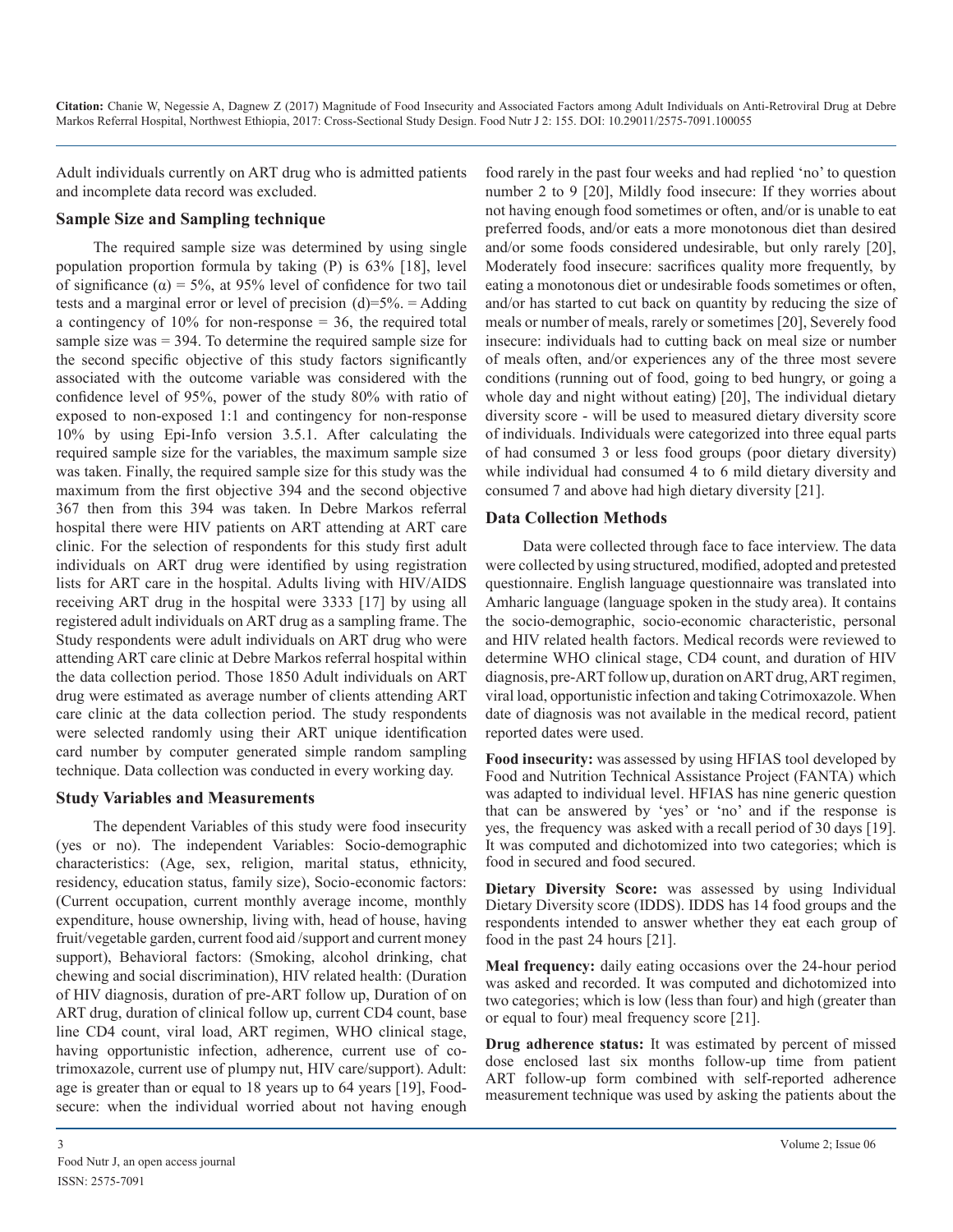number of times they have missed taking their pills each month and recorded. The average adherence is greater than 95% good adherence (he/she missed <2 doses of 30 doses or <3 doses of 60 doses). Fair adherence: if the average adherence is 85-94% (he/she missed 3-5 doses of 30 doses or 3-9 doses of 60 doses). Poor adherence: if the average adherence is <85% (he/she missed  $>6$  doses from 30 doses or  $>9$  doses of 60 doses) [22].

**Data Processing and Analysis:** After data collection each questioner was checked visually for completeness and code given before data entry. Software was used epidata version 3.1 for controlled data entry and data were exported, leaned and analyzed through SPSS version 20. During analysis simple descriptive statistics such as frequency distribution and percentage was performed for the study variables. Odds Ratios with 95% confidence intervals and a significance level of p-values <0.2 during bivariable and p- values <0.05 during multivariable analysis was used to identify significantly associated factors with the study outcome of food insecurity.

**Ethical Consideration:** Ethical clearance letter was obtained from Debre Markos University College of Health Science, Department of Public Health Ethical Committee. Then permission was taken from Debre Markos referral hospital and verbal informed consent was received from each study participant after giving adequate information about the purpose of the study. Individuals participating in this study there were not received any direct benefit, but the information will help the researcher to identify the factors associated with food insecurity among adult on ART and to design appropriate future interventions related to the problems exist. It was informed the study was ensured as it was not cause any harm. To assure the confidentiality of the respondents the name and address was not be asked and assured not too given for third party.

# **Result**

Among adult individuals on ART drug participated in the study, the mean  $(+SD)$  of age was 39.14  $(+10.14)$  years. Of which about 225 (57.1%) were female adult individuals on ART drug. About 218 (55.3%) of adult individuals on ART drug were married, 70 (17.8%) were divorced, 67(17%) were widowed and 39(9.9%) were single. Regarding to educational status, 126 (32 %) primary school where as 103 (26.1%) unable to read and write (Table1).

| Variable        | <b>Categories</b> | Frequency (%) |  |  |
|-----------------|-------------------|---------------|--|--|
|                 | $18 - 35$         | 164(41.6)     |  |  |
| Age             | $36 - 64$         | 230(58.4)     |  |  |
|                 |                   |               |  |  |
| <b>Religion</b> | Orthodox          | 363(92.1)     |  |  |
|                 | Others $*$        | 31(7.9)       |  |  |

| <b>Ethnicity</b>                                          | Amhara                | 378(95.9) |  |
|-----------------------------------------------------------|-----------------------|-----------|--|
|                                                           | Others*               | 16(4.1)   |  |
| <b>Family size</b>                                        | $\leq$ 4              | 330(83.8) |  |
|                                                           | $5 - 9$               | 64(16.2)  |  |
| <b>Educational</b><br>status                              | Cannot read and write | 103(26.1) |  |
|                                                           | Can read and write    | 20(5.1)   |  |
|                                                           | Primary school        | 126(32)   |  |
|                                                           | Secondary school      | 78(19.8)  |  |
|                                                           | College and above     | 67(17)    |  |
|                                                           | Urban                 | 361(91.6) |  |
| <b>Residency</b>                                          | Rural                 | 33(8.4)   |  |
| Others* (Muslim, Catholic and protestants, Oromo, Tigray) |                       |           |  |

**Table 1:** Socio demographic characteristics of adult individuals on ART drug at Debre- Markos referral hospital, Northwest, Ethiopia 2017 (N=394).

A high proportion 100 (25.4%) of adult individuals on ART drug were merchants and 69(17.5 %) of them were working employed in governmental sectors. About 251 (63.7%) of adult individuals on ART drug had monthly income 33.3-112.1 \$ and 195 (49.5%) of them had no their own house. (Table 2).

| <b>Variable</b>                          | Categories<br>Frequency $(\% )$ |                   |  |  |
|------------------------------------------|---------------------------------|-------------------|--|--|
| Occupation                               | Merchant                        | Frequency $(\% )$ |  |  |
|                                          | House wife                      | 48(12.2)          |  |  |
|                                          | Civil servant                   | 69(17.5)          |  |  |
|                                          | Daily laborer                   | 47(11.9)          |  |  |
|                                          | Others*                         | 130(33)           |  |  |
| <b>Monthly</b><br>income                 | $<$ 2200 ETB                    | 285(72.3)         |  |  |
|                                          | $>=2200$ ETB                    | 109(27.7)         |  |  |
|                                          | $<$ 2200 ETB                    | 311(78.9)         |  |  |
| <b>Monthly</b><br>expenditure on<br>food | $>= 2200$ ETB                   | 83(21.1)          |  |  |
|                                          | Own house                       | 199(50.5)         |  |  |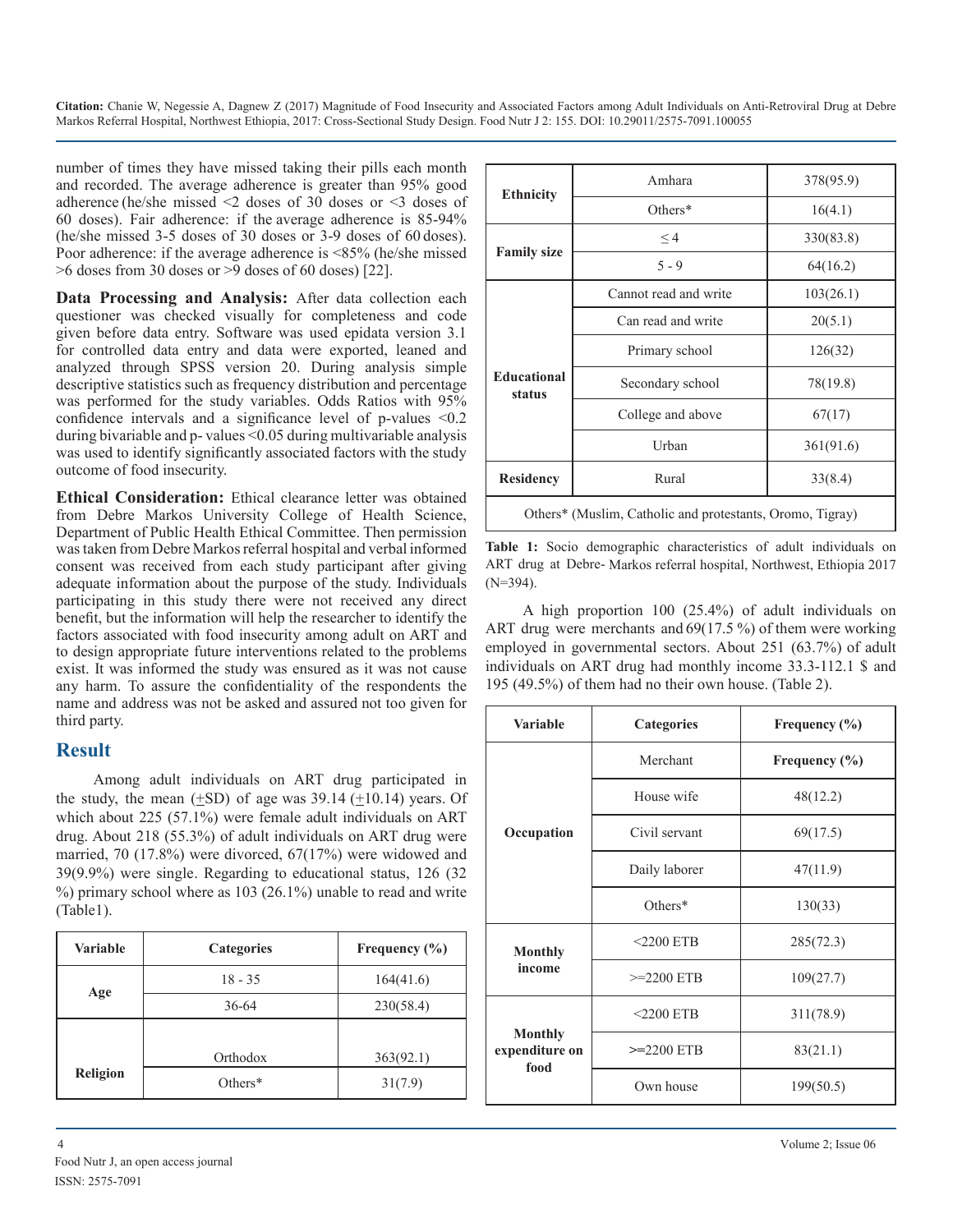| <b>House</b>                                                                             | Privet rent        | 113(28.7) |  |
|------------------------------------------------------------------------------------------|--------------------|-----------|--|
| ownership                                                                                | Kebele's rent      | 78(19.8)  |  |
| Living with                                                                              | Living alone       | 52(13.2)  |  |
|                                                                                          | Living with family | 342(86.8) |  |
| <b>Head of the</b><br>house                                                              | Yes                | 352(89.1) |  |
|                                                                                          | No                 | 43(10.9)  |  |
| Gardening                                                                                | Had vegetable      | 39(9.9)   |  |
|                                                                                          | Had fruit          | 15(3.8)   |  |
| <b>Current food</b><br>support                                                           | Yes                | 17(4.3)   |  |
| <b>Current</b><br>money<br>support                                                       | Yes<br>5(1.3)      |           |  |
| (ETB= Ethiopian Birr, Others*=farmer, car driver, bar lady, student,<br>unemployed, NGO) |                    |           |  |

**Table 2:** Socio-economic Factors of adult individuals on ART drug at Debre Markos referral hospital, Northwest, Ethiopia 2017 (N=394).

#### **Clinical and ART related characteristics**

Larger proportions of adult individuals on ART drug Around 105(26.6%) were taking Cotrimoxazole prophylaxis. From the respondents 11 (2.8%) of them were had tuberculosis, 35 (8.9%) had pneumonia, 69 (17.5%) had diarrhea, 14 (3.6%) had zoster and 53 (13.5%) others. Of those 4 (1.1%), 6 (1.6%), 9 (2.5%) were had good, fair and poor drug adherence respectively and 18(4.6%) were had use of plump nut. Of those

305(77.4%) of them had care giver, 1(0.3%) had smoking some-times,  $35(8.9\%)$  of them had used alcohol sometimes, 3(0.8%) of them had chewing chat sometimes and 20 (5.1%) had history of social discrimination. (Table 3).

| <b>Variables</b>                    | <b>Characteristics</b> | Frequency $(\% )$ |  |
|-------------------------------------|------------------------|-------------------|--|
|                                     | $\leq$ 12 months       | 22(5.6)           |  |
| Duration of<br><b>HIV</b> diagnosis | 13-24 months           | 28(7.1)           |  |
|                                     | $>=25$ months          | 344(87.3)         |  |
| Duration of<br><b>Pre-ART</b>       | $\leq$ 6 months        |                   |  |

|                                     | $> 6$ months                                                                                                | 105(26.6) |  |
|-------------------------------------|-------------------------------------------------------------------------------------------------------------|-----------|--|
| <b>Follow</b> up                    | $\leq$ 12 months                                                                                            | 82(20.8)  |  |
| <b>Duration</b> on                  | 13-24 months                                                                                                | 204(51.8) |  |
| <b>ART Drug</b>                     | $>=25$ months                                                                                               | 108(27.4) |  |
|                                     | Monthly                                                                                                     | 151(38.3) |  |
| <b>Duration of</b><br><b>Follow</b> | Two months                                                                                                  | 192(48.7) |  |
|                                     | Three months                                                                                                | 51(13.0)  |  |
|                                     | $<$ 350mg/dl                                                                                                | 123(31.2) |  |
| <b>Current CD4</b><br>count         | 350-500mg/dl                                                                                                | 154(39.1) |  |
|                                     | $>500$ mg/dl                                                                                                | 117(29.7) |  |
|                                     | $<$ 350mg/dl                                                                                                | 318(80.7) |  |
| <b>Base line CD4</b>                | 350-500mg/dl                                                                                                | 56(14.2)  |  |
| count                               | $>500$ mg/dl                                                                                                | 20(5.1)   |  |
|                                     | <500 copies/ml                                                                                              | 67(17)    |  |
| <b>Current viral</b>                | 500-1000 copies/ml                                                                                          | 39(9.9)   |  |
| load count                          | $>1000$ copies/ml                                                                                           | 288(73.1) |  |
|                                     | $1a(d4T+3TC+NVP)$ and<br>$1b(d4T+3TC+EFV)$                                                                  | 14(3.5)   |  |
| <b>ART</b> drug                     | $lc(AZT+3TC+EFV)$                                                                                           | 69(17.5)  |  |
| regimen                             | $1d(AZT+3TC+EFV)$                                                                                           | 37(9.4)   |  |
|                                     | 1e(TDF+3TC+EFV)                                                                                             | 257(65.2) |  |
|                                     | 1f(TDF+3TC+NVP)                                                                                             | 17(4.3)   |  |
|                                     | L                                                                                                           | 80(20.3)  |  |
| <b>WHO</b> clinical                 | Π                                                                                                           | 230(58.4) |  |
| stage                               | IΙI                                                                                                         | 58(14.7)  |  |
|                                     | IV                                                                                                          | 26(6.6)   |  |
|                                     | (N.B: AZT: Zidovudine; d4T: Stavudine; EFV: Efavirenz; NVP:<br>Nevirapine; TDF: Tenofovir; 3TC: Lamivudine) |           |  |

**Table 3:** HIV related health factors of adult individuals on ART drug at Debre Markos Referral Hospital, Northwest, Ethiopia, 2017 (N=394).

# **Food Insecurity Access-related Conditions**

Among a total of 394 adult individuals on ART drug 56 (14.2 %) have never worried having enough food in the last four weeks and 338 (85.8%) replied that they were worried about food insecurity during the last 4 weeks. About 327 (83%) were inability to eat the preferred food and 329 (83.5%) availability of limited variety of food.

#### **Food Insecurity Access-related Domains**

Anxiety (worry about access to enough food) and uncertainty (insecurity about adequacy and sustainability of food supply) about food found in 338 (85.8%) of the respondents. Insufficient quality which include variety and preference of the food found in 328 (83.25%) of adults on ART drug and insufficient food intake and its physical consequence (result of physical sensation of hunger)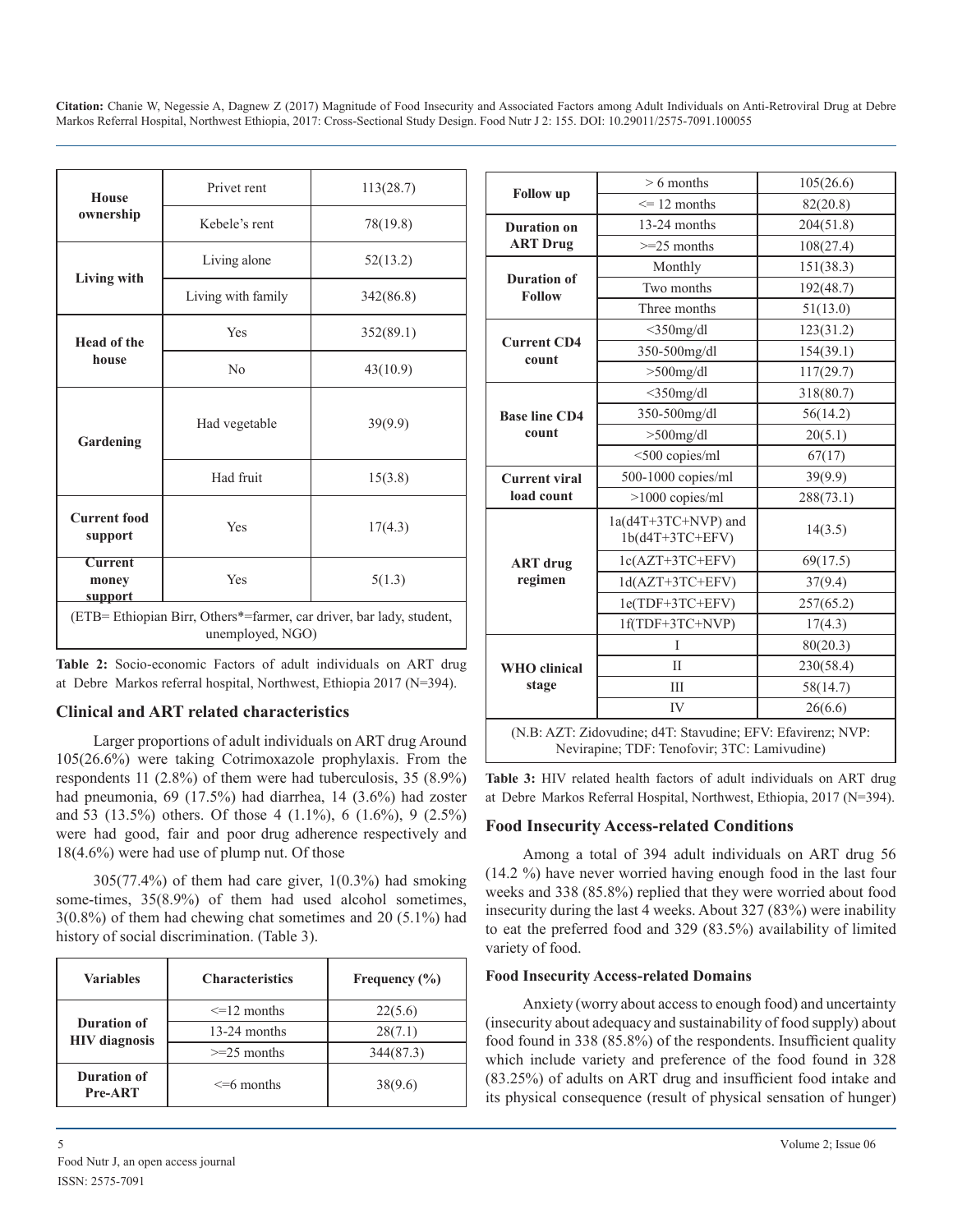were prevalent in 261 (66.2%) adult individuals on ART drug.

#### **Food Insecurity Access Scale Score**

The average food insecurity access scale score was 9.64 with mean  $(\pm SD)$  (9.6  $\pm$ 5.8).

The overall magnitude of food insecurity among 394 adult individuals on ART drug showed that, 84.5% of them were food insecured of those 24.8%, 49.0% and 10.7% were mild, moderate and severe food insecured respectively.

#### **Individual Dietary Diversity Score**

The individuals Dietary Diversity score with mean  $(\pm SD)$ was 5.2 with 5.2  $(\pm 1.3)$ . Adult individuals on ART drug were categorized into three equal parts (terciles) 12(3.1%) of individuals had consumed 3 or less food groups (poor dietary diversity) while 324 (82.2%) had consumed 4 up to 6 food groups (mild dietary diversity) and consumed greater than or equal to 7 foods groups 58 (14.8%) had high dietary diversity. The meal frequency score of adult individuals on ART drug less than 4 were 286 (72.6%) of them low meal frequency and greater than or equal to 4 were 108 (27.4%) of them had high meal frequency score. Less commonly consumed food groups, fruit (19.3%), egg (6.3%), meat (5.6%), milk (4.1%), dark green vegetables (3.3%), organ meat (1.3%), fish (1.3%) and wild fruit (0.5%) were the least consumed food groups.

#### **Associated Factors of Food Insecurity**

The bivariate analysis showed that sex, marital status, educational status, occupation, family size, monthly average income, house ownership, having vegetable garden, having money support, duration of HIV infection, duration on ART drug, duration of clinical follow up, base line CD4 count, WHO clinical stage, having opportunistic infection, Cotrimoxazole use, meal frequency and dietary diversity were factors associated with food insecurity status. The multivariable binary logistic regression model estimates factors significantly associated with food insecurity of the respondents. Four variables were statistically significant and found important in explaining the food insecurity status of adult individuals on ART drug. These are average monthly income, house ownership, taking Cotrimoxazole prevention therapy and individual dietary diversity. Average monthly income of the respondents was significantly associated with food insecurity in this study. Adult individuals on ART drug had monthly income < 2200 ETB 13.8 times (AOR=13.88, 95% CI: 6.81-28.29) food in secured than had average monthly income >=2200 ETB. House ownership of the respondents was significantly associated with food insecurity in this study. Adult individuals on ART drug had Kebele's rent 6.5 time (AOR=6.52, 95% CI; 1.41-30.08) and private's rent 1.7 times (AOR=1.68, 95% CI; 0.81-3.49) more vulnerable for food in secured than those had their Owen houses. Taking Cotrimoxazole prevention therapy of the respondents was significantly associated with food insecurity. Adult individuals on ART drug taking Cotrimoxazole prevention therapy (AOR=0.327, 95% CI; 0.142-0.753) 68% more likely food secured than who had not took Cotrimoxazole prevention therapy. Individual's dietary diversity score of the respondents was significantly associated with food insecurity in this study. Adult Individuals on ART drug dietary diversity score less than or equal to 6 was 2.5 times (AOR= 2.51, 95% CI; 1.09-5.74) more food in secured than individual's dietary diversity seven and above.

| Food insecurity status Variables                                                                                                 | Yes<br>No. $(\% )$ | N <sub>0</sub><br>No. $(\% )$ | $COR(95\%CI)$         | $AOR(95\%CI)$      | p-value    |
|----------------------------------------------------------------------------------------------------------------------------------|--------------------|-------------------------------|-----------------------|--------------------|------------|
| Monthly income<br>$<$ 2200 ETB                                                                                                   | 269(94.4)          | 16(5.6)                       | $11.82(6.28 - 22.25)$ | 13.88(6.81-28.29)  | $< 0.001*$ |
| >=2200 ETB House ownership                                                                                                       | 64(58.7)           | 45(41.3)                      |                       |                    |            |
| Kebele's rent                                                                                                                    | 76(97.4)           | 2(2.6)                        | $9.86(2.32 - 41.84)$  | $6.52(1.41-30.08)$ | $0.01*$    |
| Private's rent                                                                                                                   | 96(85.0)           | 17(15.0)                      | $1.47(.789-2.72)$     | $1.68(.81-3.49)$   |            |
| Owen (private)                                                                                                                   | 158(79.4)          | 41(20.6)                      |                       |                    |            |
| Taking Cotrimoxazole Yes                                                                                                         | 94(89.5)           | 11(10.5)                      | $1.79(0.89-3.6)$      | $.327(.142-.753)$  | $0.001*$   |
| Taking Cotrimoxazole No                                                                                                          | 239(82.7)          | 50(17.3)                      |                       |                    |            |
| <b>IDDS</b><br>$\leq=6$                                                                                                          | 290(86.3)          | 46(13.7)                      | $2.19(1.13 - 4.28)$   | $2.51(1.09-5.74)$  | $0.02*$    |
| >6                                                                                                                               | 43(74.1)           | 15(25.9)                      |                       |                    |            |
| $(1.00 - 1.1)$ and $(1.10 - 1.0)$ and $(1.00 - 1.0)$ and $(1.00 - 0.0)$ and $(1.00 - 1.0)$ and $(1.00 - 1.0)$ and $(1.00 - 1.0)$ |                    |                               |                       |                    |            |

(AOR= Adjusted Odd Ratio; CI=Confidence Interval, COR=Crude Odd Ratio; \*= statistically significant, \$=United States Dollar)

**Table 4:** Association of variables with Food insecurity among adults on ART drug as identified by multivariable analysis at Debre Markos Referral Hospital, Northwest, Ethiopia, 2017 (N=394).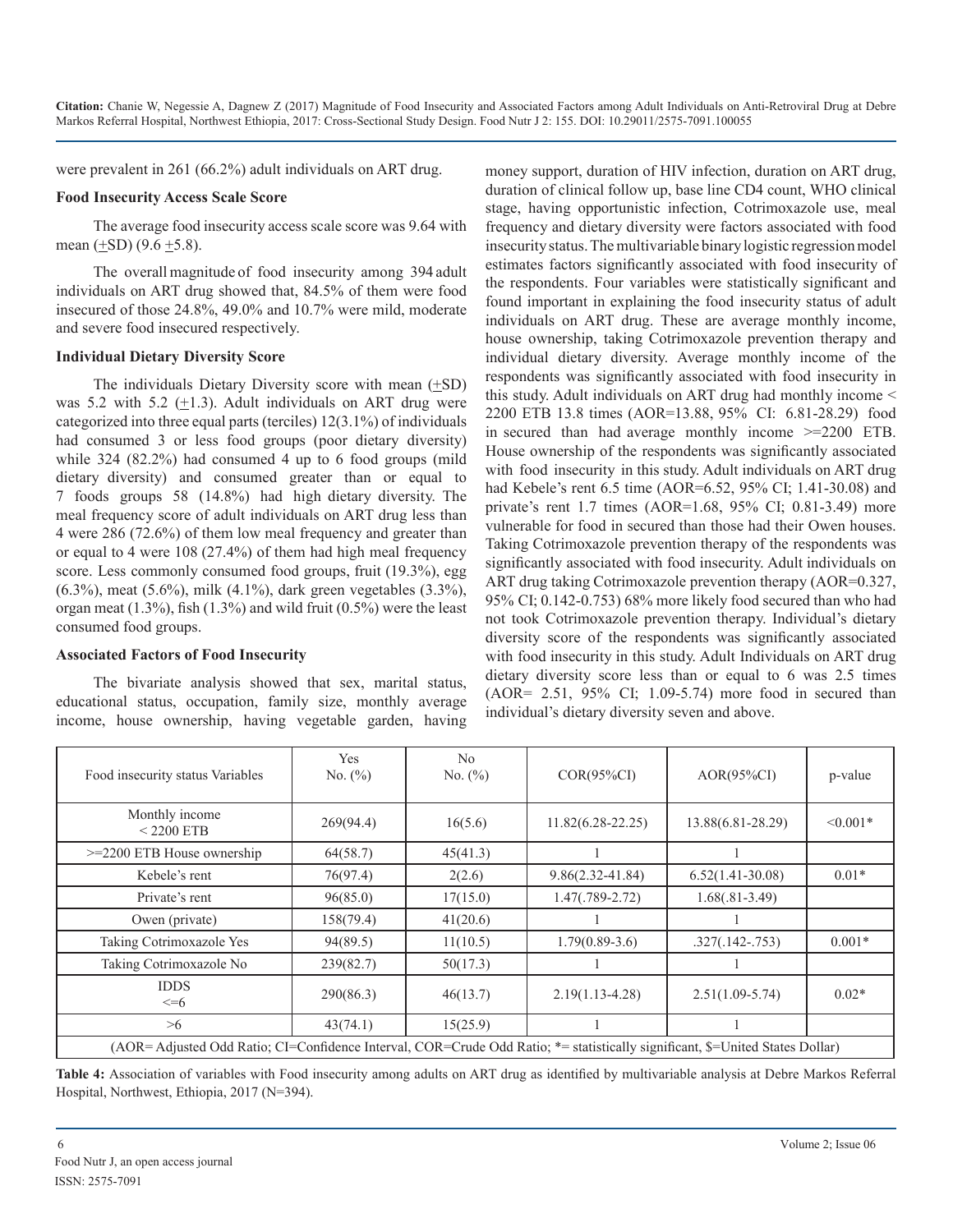### **Discussion**

This study determined the magnitude of food insecurity and associated factors among adult individuals on ART drug which were 84.5% respondents were food in secured. Monthly income, house ownership, taking Cotrimoxazole prevention therapy and individual dietary diversity provides a picture of the higher contribution to food insecurity among adult individuals on ART drug. In this study food insecurity is higher than the study done in Canada 71.26% of people living with HIV/AIDS were food in secured [23] This might be due to the variation in the socio-economic status of the study areas. This study was comparable with the study done in Sidama southern Ethiopia 82.3 % were food in secured [24] The possible reason for this high magnitude could be the prevalence of food insecurity currently it is the major challenge of many regions in Ethiopia [16].

Average monthly income was one of the significantly associated factors of food insecurity status among adult individuals on ART drug. Those who Earned average monthly income less than 2200 ETB per month were being more food in secured compared to those earning more than or equal to 2200 ETB. This was supported by other study in Butajira [25], in Jima [18], study taken place in Tanzania among PLWHA [26], in Brazil [27] and in Ethiopia [28]. In this study low income significantly increased the likelihood of food insecurity among adults on ART drug because low income or lacked income are not able to afford adequate food and therefore are food in secured. Higher education's are more likely to be employed and thus get paid on regular basis or will be paid a much higher wage. On the other hand, highly, educated people are more likely to generate better income from income generating activities. Food insecurity is highly correlated with average income of an individual.

Food insecurity and low income found among adults living with HIV on ART drug in this study could also be a result of HIV/ AIDS. This is because frequent illness including opportunistic infections cause significant disability leading to reduced productivity, depletion of savings and inability to earn more incomes [29] this indicates that HIV/AIDS could lead to food insecurity through diminished earning of an individual.

House ownership was significantly associated factor of food insecurity status among adult individuals on ART drug. This was supported by a study done in Canada [30] in San Francisco [31] this shows that housing is an important determinant for adult individuals on ART drug as overall wellbeing.

Taking Cotrimoxazole was the other significantly associated factor of food insecurity status among adult on ART drug. Individuals who had taken Cotrimoxazole 68% more likely food secured than who had not taken Cotrimoxazole. This was inversely supported by the other study done in Mettema Hospital [32] this could be due to Cotrimoxazole Prevention Therapy reduce the risk of opportunistic infection and mortality. Those condition's turn leads to ability perform daily activities and it became food secured [33].

Dietary diversity was the other significantly associated factor with food insecurity. Individual's dietary diversity less than or equal to six 2.5 times more food in secured than those individuals' dietary diversity had seven and above. This was supported by other study taken place in Jima [18] in Butajira [25], in Hosanna [34] in this study, participant's frequency of food consumption from the food groups decreased as the presence of food insecurity increased. Dietary diversity and food insecurity are intertwined one another's and one may be the other causes independently. Food insecurity may increase, if the individuals are unable to acquire sufficient quality and quantity of food to their need. The magnitude of food insecurity was high among adult individuals on ART drug at Debre Markos Referral Hospital, Northwest Ethiopia. Average monthly income, house ownership, Cotrimoxazole prevention therapy and individuals' dietary diversity was significantly associated with food insecurity. Dietary diversity and meal frequency also showed a significant number of adults on ART drug took less than the mean eating occasions and food diversity which is comparable to similar studies done in developing countries. This study showed that, food insecurity was highly prevalent among adult individuals on ART drug. Based on the findings, the following points are recommended.

The Hospital should be to calls for integration of ART program with food insecurity interventions. The Hospital should be intervening to address upstream cases of food insecurity and contribute to improve health-related quality of life and access to health care. Adult individuals on ART drug may practice home gardening even they have crowded space using any materials which is able to plant easily growing vegetables, which have great contribution to food security and food diversity. Adult individuals on ART drug should be practice different income generate strategies to reduce further vulnerability with food insecurity. Debre Markos Referral Hospital, ART care clinic workers should be gives health education and provision of how to gate diversified food from their environment. Further studies with different study design are needed to assess the food insecurity situations.

# **Conflict of Interests**

The authors declare that they have no competing interests.

# **Authors' Contribution**

Weldekiros Chanie, Ayenew Negesse, Zewdu Dagnew were participated in proposal writing, data collection, analyzed the data, and drafted the paper. Ayenew Negesse also prepared the manuscript for publication. All authors revised subsequent drafts of the paper.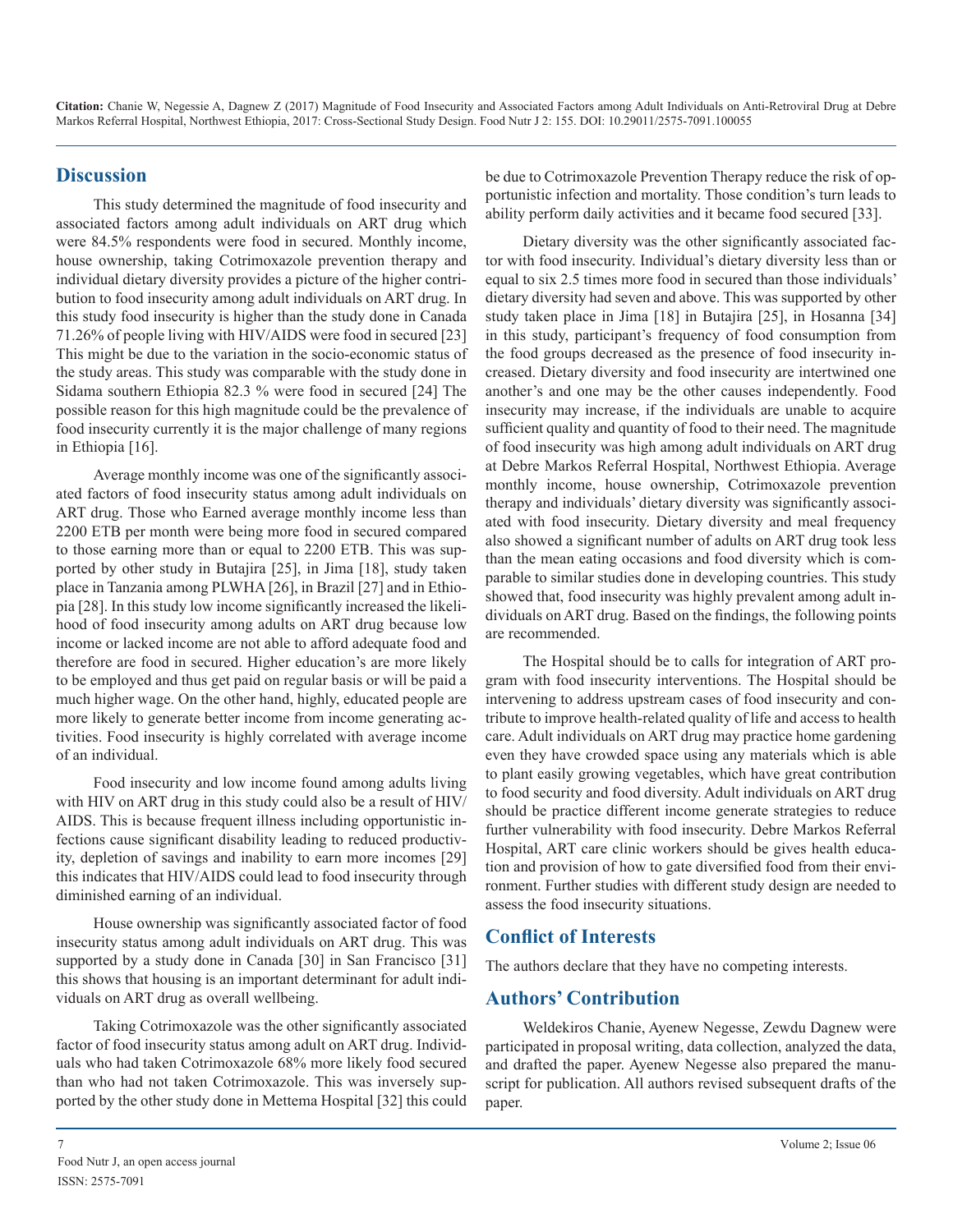## **Acknowledgments**

The author's deep gratitude goes to Debre Markos University, College of Medicine and Health Sciences for proper review and approval of this paper. The authors would also like to extend their gratitude to Debre Markos Referral Hospital ART clinic workers who, data collectors, and supervisors for valuable contribution to the success of this study, respectively.

#### **References**

- 1. Al[aimo K, Briefel RR, Frongillo Jr EA, Olson CM \(1998\) Food Insuf](https://www.ncbi.nlm.nih.gov/pmc/articles/PMC1508323/)fi[ciency Exists in the United States: Results from the Third National](https://www.ncbi.nlm.nih.gov/pmc/articles/PMC1508323/) [Health and Nutrition Examination Survey \(NHANES III\). Am J Public](https://www.ncbi.nlm.nih.gov/pmc/articles/PMC1508323/) [Health 88: 419-426.](https://www.ncbi.nlm.nih.gov/pmc/articles/PMC1508323/)
- 2. C[arlson SJ, Andrews MS, Bickel GW \(1999\) Measuring food insecu](https://www.ncbi.nlm.nih.gov/pubmed/10064320)[rity and hunger in the United States: development of a national bench](https://www.ncbi.nlm.nih.gov/pubmed/10064320)[mark measure and prevalence estimates. J Nutr 129: 510S-516S.](https://www.ncbi.nlm.nih.gov/pubmed/10064320)
- 3. C[ampbell CC, Desjardins E \(1989\) A model and research ap](https://www.sciencedirect.com/science/article/pii/S0022318289800524)[proach for studying the management of limited food resources by](https://www.sciencedirect.com/science/article/pii/S0022318289800524) [low income families. J Nutr Educ 21: 162-171.](https://www.sciencedirect.com/science/article/pii/S0022318289800524)
- 4. WHO global repot on HIV/AIDS Estimates and Projections in Ethiopia, 2016.
- 5. Castleman T, Seumo-Fosso E, Cogill B (2003) Food and Nutrition Implications of Antiretroviral Therapy in Resource Limited Settings. Washington, D.C: Food and Nutrition Technical Assistance Project (FANTA). Pg No: 20.
- 6. Gillespie S, Kadiyala S (2005) [HIV/AIDS and food and nutrition se](http://researchonline.lshtm.ac.uk/1440439/)[curity: From evidence to action. International Food Policy Research](http://researchonline.lshtm.ac.uk/1440439/) [Institute, Washington DC.](http://researchonline.lshtm.ac.uk/1440439/)
- 7. Msangi S, Rosegrant M ( 2 0 0 5 ) Looking Ahead. Long-Term prospects for Africa's Agricultural Development and Food Security. Washington D.C.; International Food Policy Research Institute. Pg No: 41. ISBN 0-89629-655-5.
- 8. [Birhane T, Shiferaw S, Hagos S, Mohindra KS \(2014\)](https://www.ncbi.nlm.nih.gov/pubmed/24993286) Urban food in[security in the context of high food prices in Addis Ababa, Ethiopia.](https://www.ncbi.nlm.nih.gov/pubmed/24993286)  [BMC Public Health Journal 14: 680.](https://www.ncbi.nlm.nih.gov/pubmed/24993286)
- 9. FAO: Report on the state of food insecurity in the world (2003) Food and Agriculture Organization. Rome.
- 10. [Weiser SD, Young SL, Cohen CR, Kushel MB, Tsai AC](https://www.ncbi.nlm.nih.gov/pubmed/22089434https:/www.ncbi.nlm.nih.gov/pubmed/22089434) (2011) Con[ceptual framework for understanding the bidirectional links between](https://www.ncbi.nlm.nih.gov/pubmed/22089434https:/www.ncbi.nlm.nih.gov/pubmed/22089434) [food insecurity and HIV/AIDS, Am J Clin Nutr 94: 1729-1739.](https://www.ncbi.nlm.nih.gov/pubmed/22089434https:/www.ncbi.nlm.nih.gov/pubmed/22089434)
- 11. [Weiser SD, Tuller DM, Frongillo EA, Senkungu J, Mukiibi N, et al.](https://www.ncbi.nlm.nih.gov/pubmed/20442769) [\(2010\) Food insecurity as a barrier to sustained anti-retroviral therapy](https://www.ncbi.nlm.nih.gov/pubmed/20442769)  [adherence in Uganda. J PLoS ONE 5: e10340.](https://www.ncbi.nlm.nih.gov/pubmed/20442769)
- 12. Weiser SD, Gupta R, Tsai AC, Frongillo EA, Grede N, et al. (2012) [Changes in food insecurity, nutritional status, and physical health sta](https://www.ncbi.nlm.nih.gov/pmc/articles/PMC3948100/)[tus after antiretroviral therapy initiation in Africa. Journal of acquired](https://www.ncbi.nlm.nih.gov/pmc/articles/PMC3948100/)  immune defi[ciency syndromes 61: 179-186.](https://www.ncbi.nlm.nih.gov/pmc/articles/PMC3948100/)
- 13. Key Facts and Findings: Global Hunger Index (2014) International Food Policy Research Institute.
- 14. World Bank and UNAIDS (2016) Ethiopia Country Profile about Food Insecurity.
- 15. UN, Ethiopia: Food Assistance Needs Rising for 2010, UN Relief Wing Reports. UN News Service. 3 February 2010.
- 16. UNICEF (2014) Ethiopia humanitarian situation report.
- 17. Debre Markos Referral Hospital (2016) Human resource office and HMIS annual report, Northwest, Ethiopia.
- 18. [Tiyou A, Belachew T, Alemseged F, Biadgilign S \(2012\)](https://www.ncbi.nlm.nih.gov/pubmed/22824145) Food insecu[rity and associated factors among HIV-infected individuals receiving](https://www.ncbi.nlm.nih.gov/pubmed/22824145)  [highly active antiretroviral therapy in Jimma zone Southwest Ethio](https://www.ncbi.nlm.nih.gov/pubmed/22824145)[pia. Nutrition Journal 11: 51.](https://www.ncbi.nlm.nih.gov/pubmed/22824145)
- 19. WHO (2017) Global Strategy on Diet, Physical Activity and Health. Information sheet**.**
- 20. Coates J, Swindale A, Bilinsky P (2007) Household Food Insecurity [Access Scale \(HFIAS\) for Measurement of Household Food Access:](http://www.fao.org/fileadmin/user_upload/eufao-fsi4dm/doc-training/hfias.pdf)  [Indicator Guide. Food and Nutrition Technical Assistance Project,](http://www.fao.org/fileadmin/user_upload/eufao-fsi4dm/doc-training/hfias.pdf) [Academy for Educational Development, Washington, D.C. Vol.2.](http://www.fao.org/fileadmin/user_upload/eufao-fsi4dm/doc-training/hfias.pdf)
- 21. K[ennedy G, Ballard T, Dop M \(2011\) Guidelines for measuring house](http://www.fao.org/fileadmin/user_upload/wa_workshop/docs/FAO-guidelines-dietary-diversity2011.pdfhttp:/www.foodsec.org/2016)[hold and individual dietary diversity: Food and Agriculture Organiza](http://www.fao.org/fileadmin/user_upload/wa_workshop/docs/FAO-guidelines-dietary-diversity2011.pdfhttp:/www.foodsec.org/2016)[tion of the United Nations. ISBN 978-92-5-106749-9.](http://www.fao.org/fileadmin/user_upload/wa_workshop/docs/FAO-guidelines-dietary-diversity2011.pdfhttp:/www.foodsec.org/2016)
- 22. WHO (2006) Anti-retroviral therapy for HIV infection in adults and adolescents: recommendations for a public health approach. World Health Organization.
- 23. [Anema A, Chan K, Chen Y, Weiser S, Montaner JS, et al. \(2013\) Re](https://www.ncbi.nlm.nih.gov/pubmed/23723968)[lationship between Food Insecurity and Mortality among HIV-Positive](https://www.ncbi.nlm.nih.gov/pubmed/23723968) [Injection Drug Users Receiving Antiretroviral Therapy in British Colum](https://www.ncbi.nlm.nih.gov/pubmed/23723968)[bia, Canada. J PLoS ONE 8: e61277.](https://www.ncbi.nlm.nih.gov/pubmed/23723968)
- 24. [Regassa N, Stoecker BJ \(2012\) Household food insecurity and hun](https://www.ncbi.nlm.nih.gov/pubmed/22152760https:/www.ncbi.nlm.nih.gov/pubmed/22152760)[ger among households in Sidama district, southern Ethiopia. J Public](https://www.ncbi.nlm.nih.gov/pubmed/22152760https:/www.ncbi.nlm.nih.gov/pubmed/22152760) [Health Nutr 15: 1276-1283.](https://www.ncbi.nlm.nih.gov/pubmed/22152760https:/www.ncbi.nlm.nih.gov/pubmed/22152760)
- 25. G[edle D, Mekuria G, Kumera G, Eshete T, Feyera F, et al. \(2015\)](https://www.omicsonline.org/open-access/food-insecurity-and-its-associated-factors-among-people-living-with-hivaids-receiving-antiretroviral-therapy-at-butajira-hospital-southern-ethiopia-2155-9600-1000347.php?aid=42271) [Food Insecurity and its Associated Factors among People Living with](https://www.omicsonline.org/open-access/food-insecurity-and-its-associated-factors-among-people-living-with-hivaids-receiving-antiretroviral-therapy-at-butajira-hospital-southern-ethiopia-2155-9600-1000347.php?aid=42271) [HIV/AIDS Receiving Anti- Retroviral Therapy at Butajira Hospital,](https://www.omicsonline.org/open-access/food-insecurity-and-its-associated-factors-among-people-living-with-hivaids-receiving-antiretroviral-therapy-at-butajira-hospital-southern-ethiopia-2155-9600-1000347.php?aid=42271)  [Southern Ethiopia. Journal of Nutrition and Food Science 5: 347.](https://www.omicsonline.org/open-access/food-insecurity-and-its-associated-factors-among-people-living-with-hivaids-receiving-antiretroviral-therapy-at-butajira-hospital-southern-ethiopia-2155-9600-1000347.php?aid=42271)
- 26. [Semali IA, Edwin T, Mboera LE \(2011\) Food insecurity and coping](https://www.ncbi.nlm.nih.gov/pubmed/26592052)  [strategies among people living with HIV in Dar es Salaam, Tanzania.](https://www.ncbi.nlm.nih.gov/pubmed/26592052) [Tanzania Journal of Health Research 13: 86-94.](https://www.ncbi.nlm.nih.gov/pubmed/26592052)
- 27. J[ones AD, Ngure FM, Pelto G, Young SL \(2013\) What are we assess](http://www.fao.org/fileadmin/templates/ess/documents/meetings_and_workshops/cfs40/001_What_Are_We_Assessing_When_We_Measure_Food_Secuirty.pdf)[ing when we measure food security? A compendium and review of](http://www.fao.org/fileadmin/templates/ess/documents/meetings_and_workshops/cfs40/001_What_Are_We_Assessing_When_We_Measure_Food_Secuirty.pdf) [current metrics, Brazil. J Adv Nutr 4: 481-505.](http://www.fao.org/fileadmin/templates/ess/documents/meetings_and_workshops/cfs40/001_What_Are_We_Assessing_When_We_Measure_Food_Secuirty.pdf)
- 28. [Melgar-Quinonez HR, Zubieta AC, MkNelly B, Nteziyaremye A, Ge](https://www.ncbi.nlm.nih.gov/pubmed/16614440)rardo MF (2006) Household food insecurity and food expenditure in [Bolivia, Burkina Faso, and the Philippines. The Journal of nutrition](https://www.ncbi.nlm.nih.gov/pubmed/16614440) [136: 1431S-1437S.](https://www.ncbi.nlm.nih.gov/pubmed/16614440)
- 29. Cook J, Jeng K (2007) Child Food Insecurity: The Economic Impact [on our Nation. Growth and development commissioned by Feeding](https://www.nokidhungry.org/sites/default/files/child-economy-study.pdf)  [America and The ConAgra Foods Foundation.](https://www.nokidhungry.org/sites/default/files/child-economy-study.pdf)
- 30. [Anema A, Fielden SJ, Shurgold S, Ding E, Messina J, et al. \(2016\)](https://www.ncbi.nlm.nih.gov/pubmed/27487041)  Association between Food Insecurity and Procurement Methods [among People Living with HIV in a High Resource Setting. Canada](https://www.ncbi.nlm.nih.gov/pubmed/27487041) [Food Security, Canada. J PLoS ONE 11: e0157630.](https://www.ncbi.nlm.nih.gov/pubmed/27487041)
- 31. [Weiser SD, Frongillo EA, Ragland K, Hogg RS, Riley ED, et al. \(2009\)](https://www.ncbi.nlm.nih.gov/pubmed/18953617) [Food Insecurity is Associated with Incomplete HIV RNA Suppres](https://www.ncbi.nlm.nih.gov/pubmed/18953617)[sion among Homeless and Marginally Housed HIV-infected Indi](https://www.ncbi.nlm.nih.gov/pubmed/18953617)[viduals in San Francisco. J Gen Intern Med 24: 14-20.](https://www.ncbi.nlm.nih.gov/pubmed/18953617)